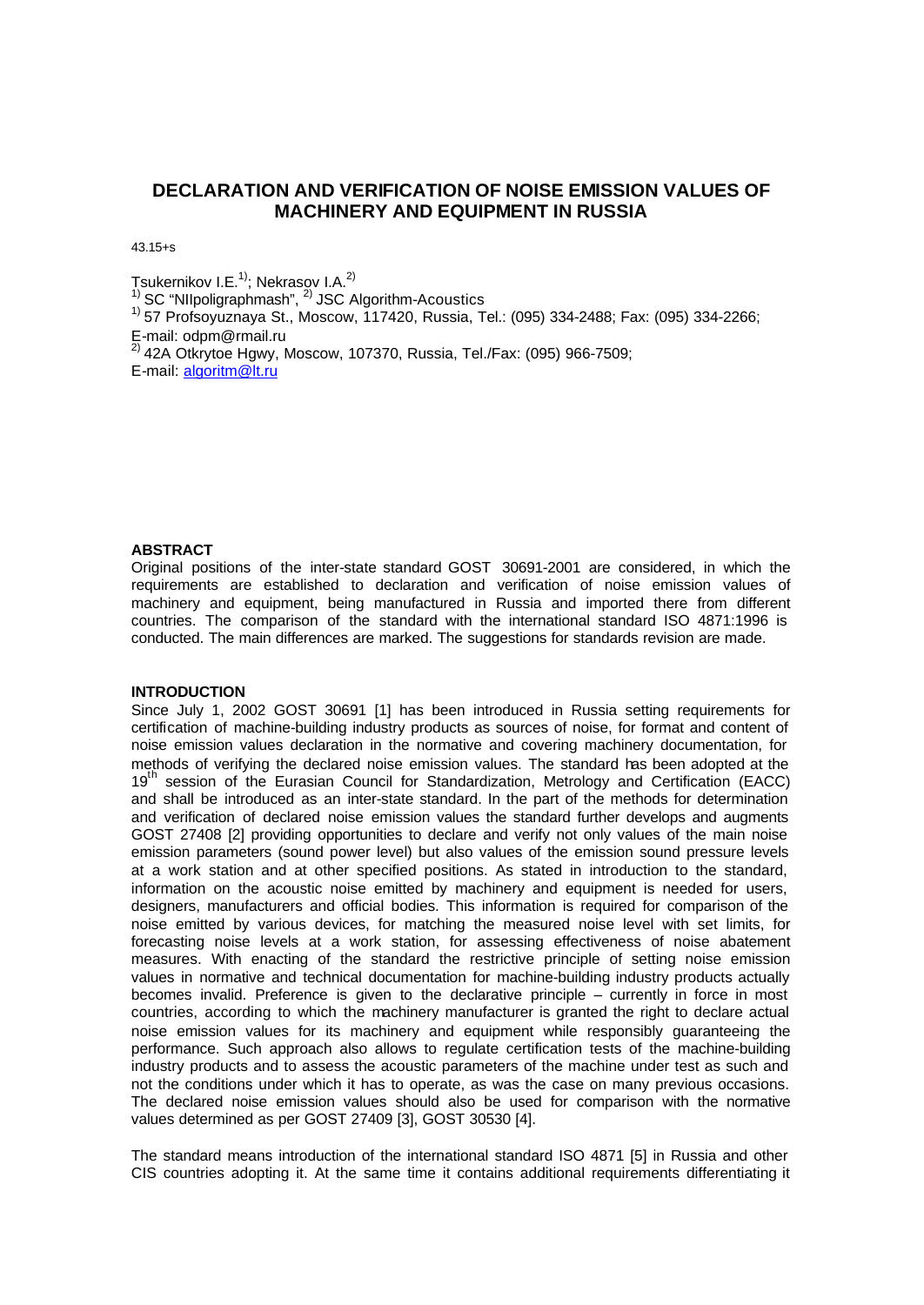from the international standard. This paper deals with comparative analysis of the main provisions of both standards and detailed review of the additional requirements.

### **NOISE EMISSION VALUES SUBJECT TO DECLARATION**

Sound power level is taken as the main noise emission parameter whose values are subject to declaration in normative and technical covering documentation for machinery and equipment. This characteristic describes the noise emitted by the machine into the ambient space and its values depend only on the design specifics, operating mode and mounting conditions of the sound source. At the same time, in practice other parameters are used in specific situations. In the international standard ISO 4871 [5], in addition to the sound power level, the machinery noise emission parameter whose values should be stated in the covering documentation is stated as the sound pressure level at given positions which characterizes the intrinsic noise emitted by the machine and is determined in the same way as the sound power level. Because to the possible confusion in terminology with respect to sound pressure levels used to define noise immission the term "emission sound pressure level" is used in the standard. Methods for determining emission sound pressure levels at specified positions are set by the ISO 11200 series [6] two of which have been introduced CIS countries as GOST 30683 [7] and GOST 30720 [8]. For a complete presentation of declared noise emission values it is necessary to state the both noise emission parameters.

According to GOST 30691 subject to declaration are values of one or several quantities from among the number of the following noise emission characteristics:

- the A-weighted sound power level, *LWA*;
- the sound power level in octave frequency bands, *LW*;
- the A-weighted emission sound pressure level, *LpA*;
- the C-weighted peak emission sound pressure level, *LpC,peak*.

As distinct from ISO 4871, the list of noise emission characteristics whose values are subject to declaration includes the sound power level in octave frequency bands *LW*. This is done due to the following reasons. Sound power levels in octave frequency bands are the main noise characteristics for which normative values are set for stationary machinery [3]. The norms of permitted noise at work stations are set not only for the frequency weighted quantities but also for the octave spectrum, and it is impossible to make relevant calculations and assess the expected levels for their full conformity with the norms without inclusion of the declared *L<sup>W</sup>* values in technical machinery documentation. Basic standards for precision and engineering methods of determining sound power levels set values of standard deviation *s<sup>R</sup>* for frequency weighted quantity only in the case of a source with relatively "flat" spectrum.  $\mathbf{s}_R$  values for other noise sources are set only for levels in octave or 1/3-octave frequency bands. *LW* values as per precision and engineering methods are always determined together with *LWA* and the requirement for their inclusion in technical documentation for the machinery does not entail any additional expenses for testing. It is even more relevant, since *LWA* values for most technical methods are calculated from previously determined  $L_W$  values.

The number and choice of the declared noise emission values depend on the time nature of the noise emitted by the machinery of a specific type and shall be set in the relevant standard for noise testing which are called noise test codes in international normative documents to emphasize the fact that they cover machinery of a specific type only. For the machines emitting steady noise subject to mandatory declaration are values of the main noise characteristics as per GOST 12.1.023 [9] and GOST 27409 [3]: the sound power levels in octave frequency bands, *LW*, the A-weighted sound power level, *LWA*, and the A-weighted emission sound pressure level, *LpA*, at specified positions. For the machines emitting non-steady noise these are the values of the A-weighted time-averaged sound power level, *L<sub>WA</sub>*, and the A-weighted timeaveraged emission sound pressure level, *LpA*, at specified positions. The value of *C*-weigted peak emission sound pressure level, *LpC,peak*, is subject to mandatory declaration only when it exceeds 130 dB. Values of sound power level in octave frequency bands are to be declared for the bands with geometrical mean frequencies of 63, 125, 250, 500, 1000, 2000, 4000 and 8000 Hz.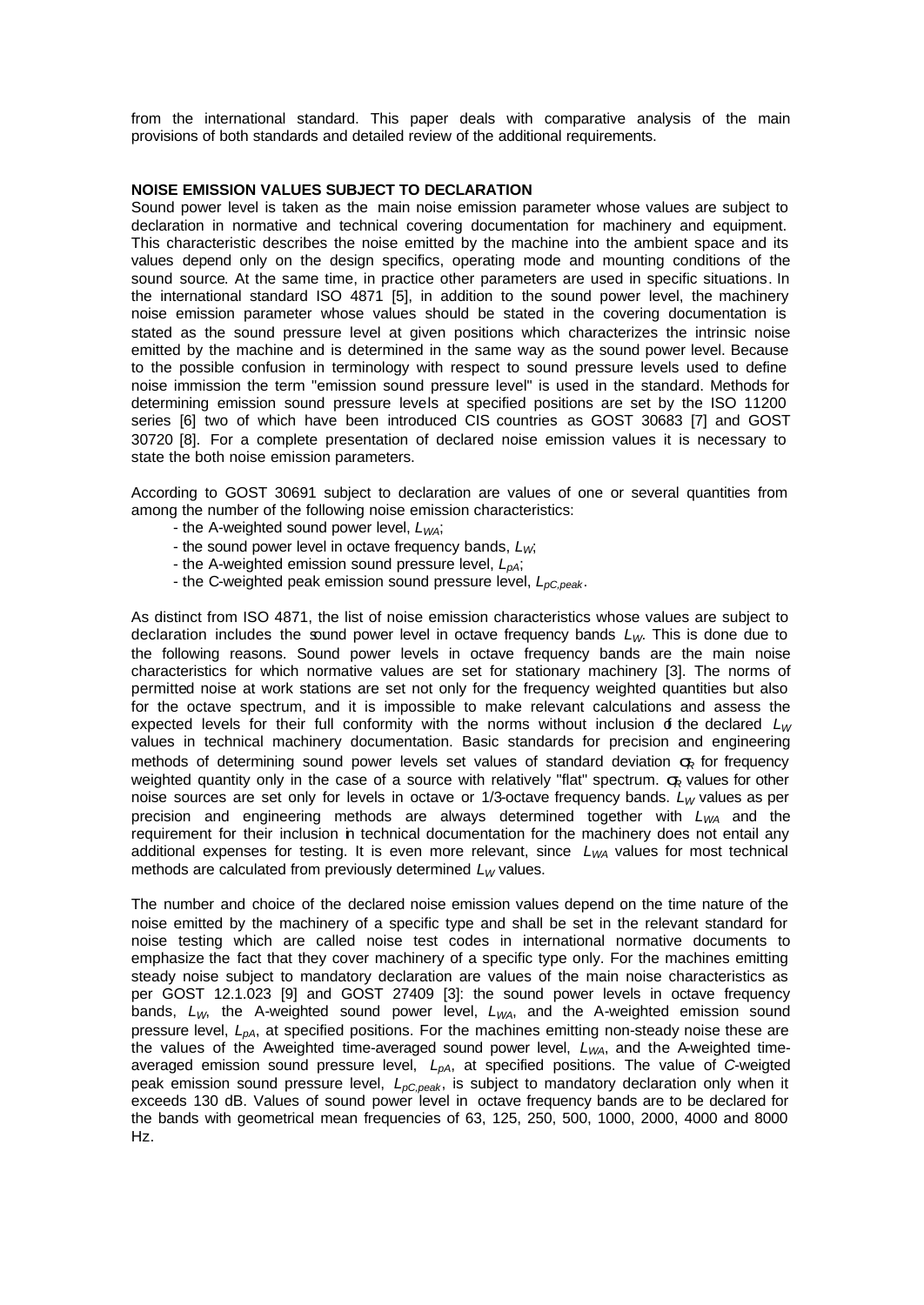Noise emission declaration shall consist of either declared single-number noise emission values *L<sup>d</sup>* or declared dual-number noise emission values *L* and *K*.

## **GUIDELINES FOR DETERMINATION OF DECLARED NOISE EMISSION VALUES**

Relevant guidelines in GOST 30691 as in the international standard are given in informative annex A, based on GOST 27408 [2] and do no vary in principle from provisions of ISO 4871.

Two instances are considered: determination of declared noise emission values for a single machine and for a batch of similar machines. The declared single-number noise emission value *Ld* is calculated by equation

$$
L_d = L + K,\tag{1}
$$

where *L* is the measured noise emission value for a single machine or the arithmetic mean of the measured noise emission values of three machines in a sample from the batch under certification determined under the same conditions, in dB; *K* is the *L* associated uncertainty, in dB, calculated in the instance of a single machine by equation

$$
K=1,645\,\mathrm{Sp},\tag{2}
$$

at certification of a batch of similar machines by equation

$$
K=1,5s_t+0,564(\mathbf{s}_M\cdot s_t). \tag{3}
$$

In the equations for  $K \leq R$  is the standard deviation of reproducibility, in dB, whose values are given in the measurement method; *s<sup>t</sup>* is the estimated value of the total standard deviation, in dB, determined on the measurement results; *sM* is the reference standard deviation, in dB, corresponding to the total standard deviation specified for the machine model, which is considered typical for batches of machines of the given model. The values of *sM* should be provided in the relevant noise test code. The methods of determining  $\mathbf{s}_M$  values for specific machine models are given in GOST 27408 [2] and require testing samples from various batches of machines of the given model. When the values of  $s$ *M* and  $s$ <sup>t</sup> are not given in the test code, the standard recommends to use the estimated values of *sM* from Table 1. The estimated values of *s<sup>t</sup>* in this case taken as 0.5 dB lower than the relevant values of *sM* given in Table 1.

Table 1

| Measurement method    | Estimated value of $\mathbf{s}_M$ , dB |                                                              |     |     |       |       |       |       |     |                 |
|-----------------------|----------------------------------------|--------------------------------------------------------------|-----|-----|-------|-------|-------|-------|-----|-----------------|
| (accuracy grade)      |                                        | for $L_W$ in octave band with geometrical mean frequency, Hz |     |     |       |       |       |       |     | for             |
|                       | 63                                     | 125                                                          | 250 | 500 | 1.000 | 2.000 | 4.000 | 8.000 | Lwa | L <sub>DA</sub> |
| Precision (grade 1)   |                                        | 3.5                                                          | 2.5 | 2.0 | 2.0   | 2,0   | 2.0   | 3.0   | 2.0 |                 |
| Engineering (grade 2) | 5.5                                    | 5.5                                                          | 3.5 | 2.5 | 2.5   | 2.5   | 2.5   | 2.5   |     |                 |

The declared noise emission value determined in this way is the upper confidence limit with probability of acceptance of 95% while *K* value calculated by Eq. (3) corresponds to the producer's (supplier's) risk of rejection of 5% for a three-machine sample inspection. At the same time the standard allows using samples of a larger size but does not specify that in such case instead of the 0,564 constant in the second addend of Eq. (3) another multiplier should be used whose value corresponds to the acceptability constant at single sampling inspection which should be determined, depending on the sample size, by Table 1, from [2, 10]. There is no relevant indication in ISO 4871 either.

Pursuant to requirements of both standards, the noise emission values to be declared should be determined from measurements of highest practicable grade of accuracy i. e. using precision or engineering methods. At the same time, ISO 4871 provides the estimated values of  $s$ <sup>*M*</sup> and  $s$ <sup>*t*</sup> only for the engineering and survey methods. It contains no relevant values for sound power levels in octave frequency bands either.

### **VERIFICATION OF NOISE EMISSION DECLARATION**

There are significant differences in requirements for verification of declared noise emission values in the standards. According to the both standards the quantity to be verified is either the declared single number noise emission value *Ld* or the sum of the measured noise emission value *L* and the uncertainty *K* depending on the form of noise emission declaration. Verification shall be effected by means of noise measurements made according to the same noise test code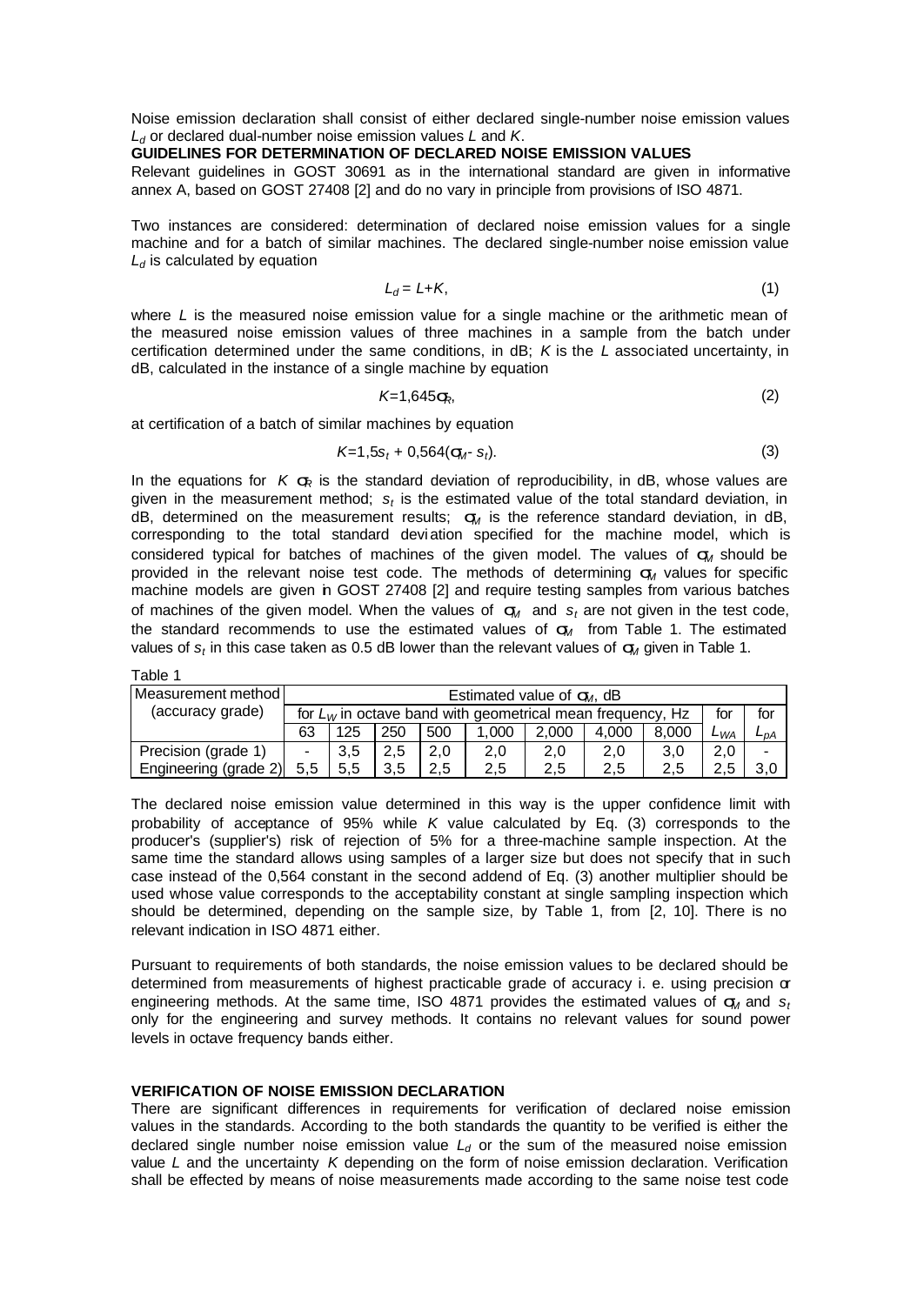or, if there is no noise test code, according to a basic measurement standard with the same or better grade of accuracy, and under the same machinery and equipment operating conditions as those to which the declared noise emission values refer. At the same time, it is permitted, to effect verification using a basic test method with a lower grade of accuracy by agreement between manufacturer and user, providing allowance is made for the lower accuracy. Unlike the international standard, in GOST 30691 this position is specified as follows: in the case of singlenumber declaration the value  $L_d$  under verification is to be increased by the difference between values of the uncertainty *K* corresponding to the methods to be used when determining and verifying the declared noise emission value, while at verification of the double-number noise emission value instead of the declared *K* value its value relevant to the method with a lower grade of accuracy is used. Actually, this provision of the standards comes to the requirement for uniformity in the applied statistical parameters at verification and declaration of the noise emission values.

At the same time it is permitted in GOST 30691 to apply the batch of machinery and equipment verification method as per ISO 4871 only for the products to be exported to the countries in which this international standard is in force or for accepting the products imported from such countries. For other products intended for use in the CIS countries methods of statistical check should be applied as per GOST 27408 [2] or GOST 20736 [11]. It is also stated that, at the user's request, methods of these standards should also be applied to verification of noise emission values of imported products. The main difference is that GOST 27408 allows three equivalent procedures for verifying the declared noise emission value (simple sampling inspection, double sampling inspection and sequential sampling inspection) and variance in the sample size for the batch to be inspected. GOST 20736 permits also to vary the producer's risk grade and the acceptance defect level. The verification method set by ISO 4871 and introduced by GOST 30691 provides only for the double sampling inspection procedure for a threemachine sample with supplier's risk of 5% (probability of acceptance of 95%) and the acceptance defect level of 6.5%. Thus, the standard introduces, without any justification, the twofold procedure of inspection of the machine-building industry products used in the country and, by allowing variances of the producer's risk values at inspection, contravenes the abovementioned requirement for ensuring uniformity in the applied statistical parameters at verification and declaration of the noise emission values. At determination of the declared values the standard allows only one value of the probability of acceptance (95%). The same value is used in verification and declaration methods for noise emission values as per GOST 27408, and the contradiction with the value of the producer's risk other than 5% is not eliminated at application of inspection methods as per GOST 20736. In order to ensure said correlation of the statistical parameters the variation of the producer's risk values at verification should entail modification of the uncertainty *K* by appropriate change of the multiplier in the first addend of Eq. (3) [10]. In addition the opportunity, provided in GOST 20736, to use at verification the acceptance defect level lower than 6.5% can cause unjustified inspection strengthening and should be by all means agreed to the producer as well it stipulated for the case of applying method of lower accuracy. Finally, methods of GOST 20736 require operating with values of the sound power or the square sound emission pressure and not with their levels. This circumstance is also omitted in the standard under review. In other words, the reference to GOST 20736 introduces contradictions in the requirements set by the standard and should be augmented by the proper limitations.

In its turn, only one value of 2,5 dB is taken in ISO 4871 for the reference standard deviation  $\mathbf{s}_M$ at verifying a batch of machines. As a result, the criterial values are strictly fixed in the inequalities in accordance with which decisions are made on conformity or non-conformity of the batch on the results of testing. Such approach is also in conflict with the above-mentioned requirement for uniformity of the statistical parameters at declaration and verification, since it does not reflect the practically possible scatter of values of *sM*, which is mentioned in Annex A of the international standard. Thus, for determination of the declared noise emission value it is recommended to use estimated values of *sM* equaling 2,0 dB or 4,0 dB, depending on the accuracy grade of the measurement method applied. A simple calculation shows that the possible discrepancy in the criterial values exceeds the estimate error allowed by the standard which is linked to rounding-up of the sound power level values measured at inspection to 0,5 dB. In fact, with  $\mathbf{s}_M = 4.0$  dB instead of critial value of 3 dB (1,194 $\times$ 2,5) used in the standard for verification based on measurements on one machine from a batch we will get 5 dB (1,194×4),